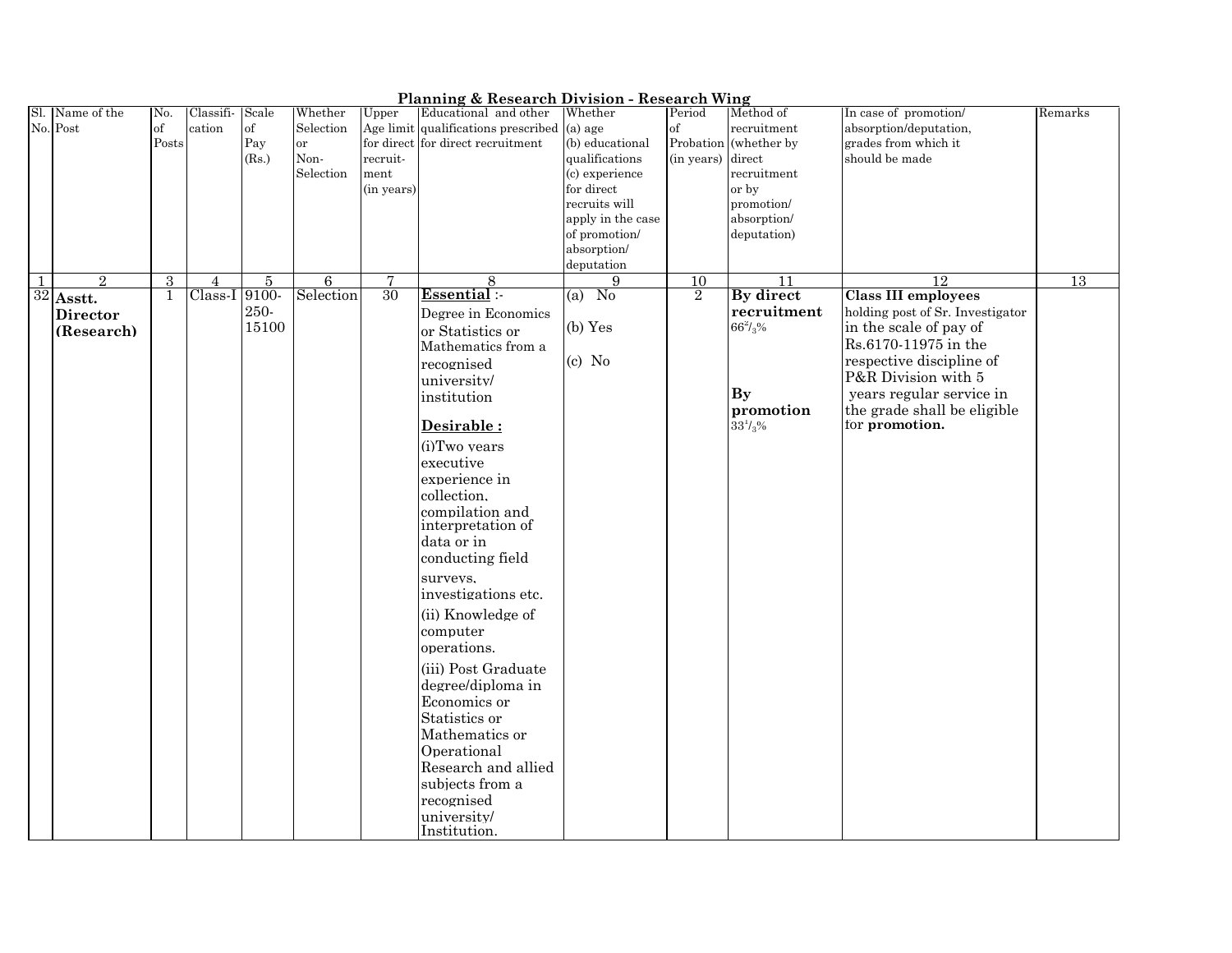| $\overline{2}$    | 3 | 4           | $\overline{5}$ | $\overline{6}$  | 7  | $\overline{8}$                               | $\overline{9}$ | $\overline{10}$ | $\overline{11}$ | <sup>12</sup>               | 13 |
|-------------------|---|-------------|----------------|-----------------|----|----------------------------------------------|----------------|-----------------|-----------------|-----------------------------|----|
| $33$ Dv. Director |   | $1$ Class-I |                | 10750-Selection | 35 | Essential :-                                 | $(a)$ No       | $\overline{2}$  | By promotion    | <b>Promotion from</b>       |    |
|                   |   |             | 300-           |                 |    | (i) Degree in                                |                |                 | failing which   | <b>Assistant Director</b>   |    |
|                   |   |             | 16750          |                 |    | Economics or                                 | (b) Yes        |                 |                 | (Research) in the scale of  |    |
|                   |   |             |                |                 |    | Statistics or                                |                |                 | By absorption/  | pay of Rs.9100-15100 with   |    |
|                   |   |             |                |                 |    | Mathematics from                             | $(c)$ No       |                 | deputation      | 5 years regular service in  |    |
|                   |   |             |                |                 |    | a recognised                                 |                |                 | failing which   | the grade.                  |    |
|                   |   |             |                |                 |    | university/                                  |                |                 |                 |                             |    |
|                   |   |             |                |                 |    | institution                                  |                |                 | By direct       | Absorption/deputation       |    |
|                   |   |             |                |                 |    |                                              |                |                 | recruitment     | will be of Officers holding |    |
|                   |   |             |                |                 |    | (ii) Five years                              |                |                 |                 | analogous posts or          |    |
|                   |   |             |                |                 |    | executive                                    |                |                 |                 | Assistant Director          |    |
|                   |   |             |                |                 |    | experience in                                |                |                 |                 | (Research)/Assistant        |    |
|                   |   |             |                |                 |    | planning or in                               |                |                 |                 | Director (EDP)and other     |    |
|                   |   |             |                |                 |    | collection.                                  |                |                 |                 | equivalent posts in the     |    |
|                   |   |             |                |                 |    | compilation and                              |                |                 |                 | scale of pay of             |    |
|                   |   |             |                |                 |    | interpretation of                            |                |                 |                 | Rs.9100-15100 with 5        |    |
|                   |   |             |                |                 |    | data or in                                   |                |                 |                 | years regular service in    |    |
|                   |   |             |                |                 |    | conducting field                             |                |                 |                 | the grade in P&R Division   |    |
|                   |   |             |                |                 |    | surveys,                                     |                |                 |                 | in a Major Port Trust.      |    |
|                   |   |             |                |                 |    | investigations etc.                          |                |                 |                 |                             |    |
|                   |   |             |                |                 |    |                                              |                |                 |                 |                             |    |
|                   |   |             |                |                 |    | Desirable:                                   |                |                 |                 |                             |    |
|                   |   |             |                |                 |    |                                              |                |                 |                 |                             |    |
|                   |   |             |                |                 |    | (i) Post Graduate                            |                |                 |                 |                             |    |
|                   |   |             |                |                 |    | degree/diploma in                            |                |                 |                 |                             |    |
|                   |   |             |                |                 |    | Economics or                                 |                |                 |                 |                             |    |
|                   |   |             |                |                 |    | Statistics or                                |                |                 |                 |                             |    |
|                   |   |             |                |                 |    | Mathematics or                               |                |                 |                 |                             |    |
|                   |   |             |                |                 |    | Operational                                  |                |                 |                 |                             |    |
|                   |   |             |                |                 |    | Research and allied                          |                |                 |                 |                             |    |
|                   |   |             |                |                 |    | subjects from a                              |                |                 |                 |                             |    |
|                   |   |             |                |                 |    | recognised                                   |                |                 |                 |                             |    |
|                   |   |             |                |                 |    | university/                                  |                |                 |                 |                             |    |
|                   |   |             |                |                 |    |                                              |                |                 |                 |                             |    |
|                   |   |             |                |                 |    | Institution.                                 |                |                 |                 |                             |    |
|                   |   |             |                |                 |    |                                              |                |                 |                 |                             |    |
|                   |   |             |                |                 |    |                                              |                |                 |                 |                             |    |
|                   |   |             |                |                 |    |                                              |                |                 |                 |                             |    |
|                   |   |             |                |                 |    |                                              |                |                 |                 |                             |    |
|                   |   |             |                |                 |    | (ii) Knowledge of<br>computer<br>operations. |                |                 |                 |                             |    |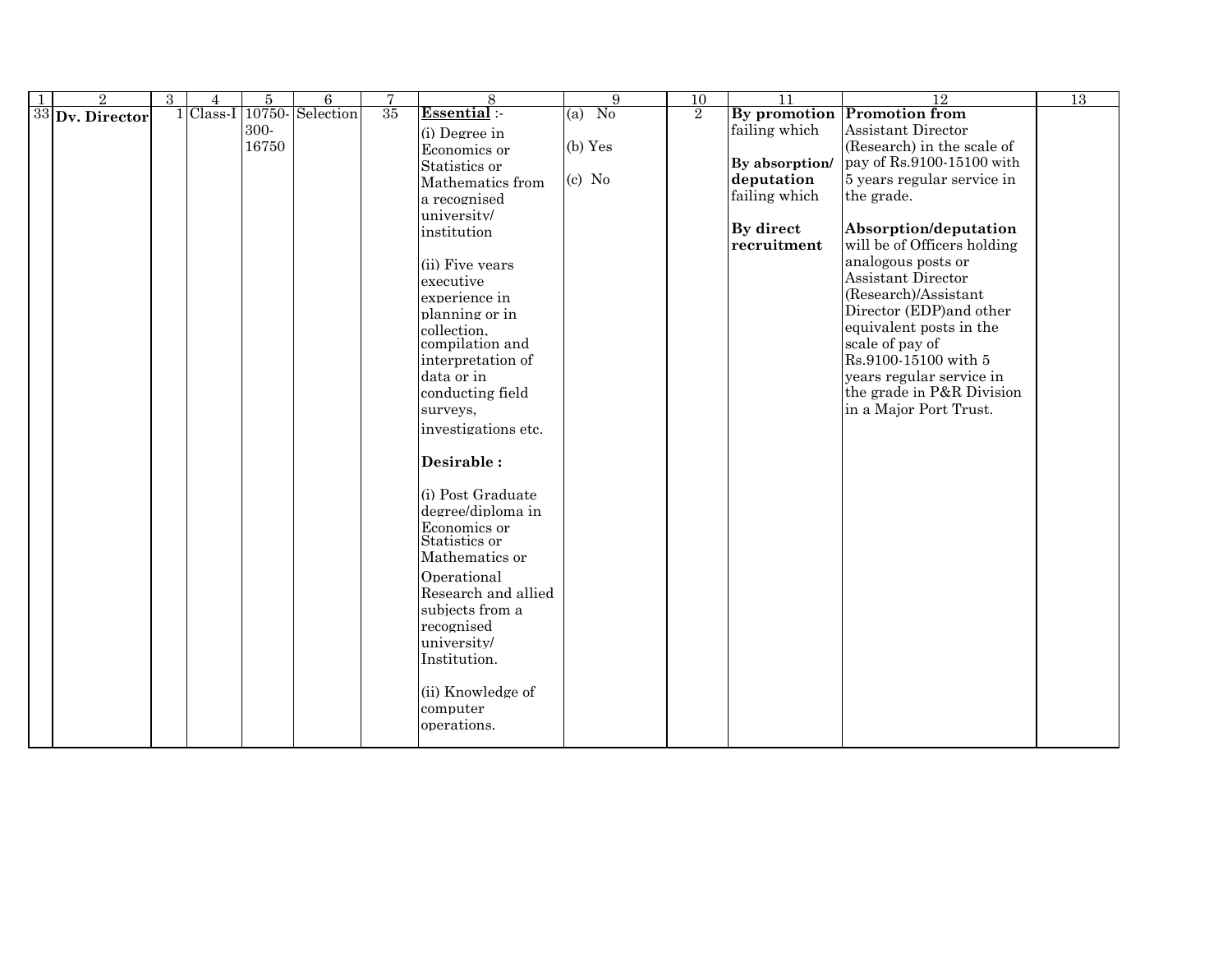| $\overline{2}$  | 3 | 4           | 5     | 6               | 7  | 8                   | 9         | 10             | $\overline{11}$ | 12                              | 13 |
|-----------------|---|-------------|-------|-----------------|----|---------------------|-----------|----------------|-----------------|---------------------------------|----|
| $34$ Sr. Deputy |   | $1$ Class-I |       | 13000-Selection | 40 | Essential:-         | $(a)$ No  | $\overline{2}$ |                 | By promotion Promotion from Dy. |    |
| <b>Director</b> |   |             | 350-  |                 |    | (i) Degree in       |           |                | failing which   | Director (Research) in          |    |
|                 |   |             | 18250 |                 |    | Economics or        | $(b)$ Yes |                |                 | the scale of pay of             |    |
|                 |   |             |       |                 |    | <b>Statistics</b>   |           |                | By absorption/  | Rs.10750-16750 with 4           |    |
|                 |   |             |       |                 |    | or Mathematics      | $(c)$ No  |                | deputation      | years regular service in        |    |
|                 |   |             |       |                 |    | from a recognised   |           |                | failing which   | the grade failing which         |    |
|                 |   |             |       |                 |    | university/         |           |                |                 | Dy. Director (Research) in      |    |
|                 |   |             |       |                 |    | institution         |           |                | By direct       | the scale of pay of             |    |
|                 |   |             |       |                 |    |                     |           |                | recruitment     | Rs.10750-16750 with 2           |    |
|                 |   |             |       |                 |    | (ii) Nine years     |           |                |                 | years regular service in        |    |
|                 |   |             |       |                 |    | executive           |           |                |                 | the grade and a combined        |    |
|                 |   |             |       |                 |    | experience in       |           |                |                 | regular service of 9 years      |    |
|                 |   |             |       |                 |    | planning or in      |           |                |                 | in the scales of pay of         |    |
|                 |   |             |       |                 |    | collection.         |           |                |                 | Rs.10750-16750&                 |    |
|                 |   |             |       |                 |    | compilation and     |           |                |                 | Rs.9100-15100 in the            |    |
|                 |   |             |       |                 |    | interpretation of   |           |                |                 | respective discipline of        |    |
|                 |   |             |       |                 |    | data or             |           |                |                 | P&R Division.                   |    |
|                 |   |             |       |                 |    | in conducting field |           |                |                 |                                 |    |
|                 |   |             |       |                 |    | surveys.            |           |                |                 | Absorption/deputation           |    |
|                 |   |             |       |                 |    | investigations etc. |           |                |                 | will be of Officers holding     |    |
|                 |   |             |       |                 |    |                     |           |                |                 | analogous posts or Dy.          |    |
|                 |   |             |       |                 |    | (iii) Knowledge of  |           |                |                 | Director (Research)/            |    |
|                 |   |             |       |                 |    | computer            |           |                |                 | Deputy Director (EDP)           |    |
|                 |   |             |       |                 |    | operations.         |           |                |                 | and other equivalent posts      |    |
|                 |   |             |       |                 |    |                     |           |                |                 | in the scale of pay of          |    |
|                 |   |             |       |                 |    | Desirable :-        |           |                |                 | Rs.10750-16750 with 4           |    |
|                 |   |             |       |                 |    | (i) Post Graduate   |           |                |                 | years regular service in        |    |
|                 |   |             |       |                 |    | degree/diploma in   |           |                |                 | the grade in P&R Division       |    |
|                 |   |             |       |                 |    | Economics or        |           |                |                 | in a Major Port Trust.          |    |
|                 |   |             |       |                 |    | Statistics or       |           |                |                 |                                 |    |
|                 |   |             |       |                 |    | Mathematics or      |           |                |                 |                                 |    |
|                 |   |             |       |                 |    | Operational         |           |                |                 |                                 |    |
|                 |   |             |       |                 |    | Research and allied |           |                |                 |                                 |    |
|                 |   |             |       |                 |    | subjects from a     |           |                |                 |                                 |    |
|                 |   |             |       |                 |    | recognised          |           |                |                 |                                 |    |
|                 |   |             |       |                 |    | university/         |           |                |                 |                                 |    |
|                 |   |             |       |                 |    | Institution.        |           |                |                 |                                 |    |
|                 |   |             |       |                 |    |                     |           |                |                 |                                 |    |
|                 |   |             |       |                 |    | (ii) Knowledge of   |           |                |                 |                                 |    |
|                 |   |             |       |                 |    | computer            |           |                |                 |                                 |    |
|                 |   |             |       |                 |    | operations.         |           |                |                 |                                 |    |
|                 |   |             |       |                 |    |                     |           |                |                 |                                 |    |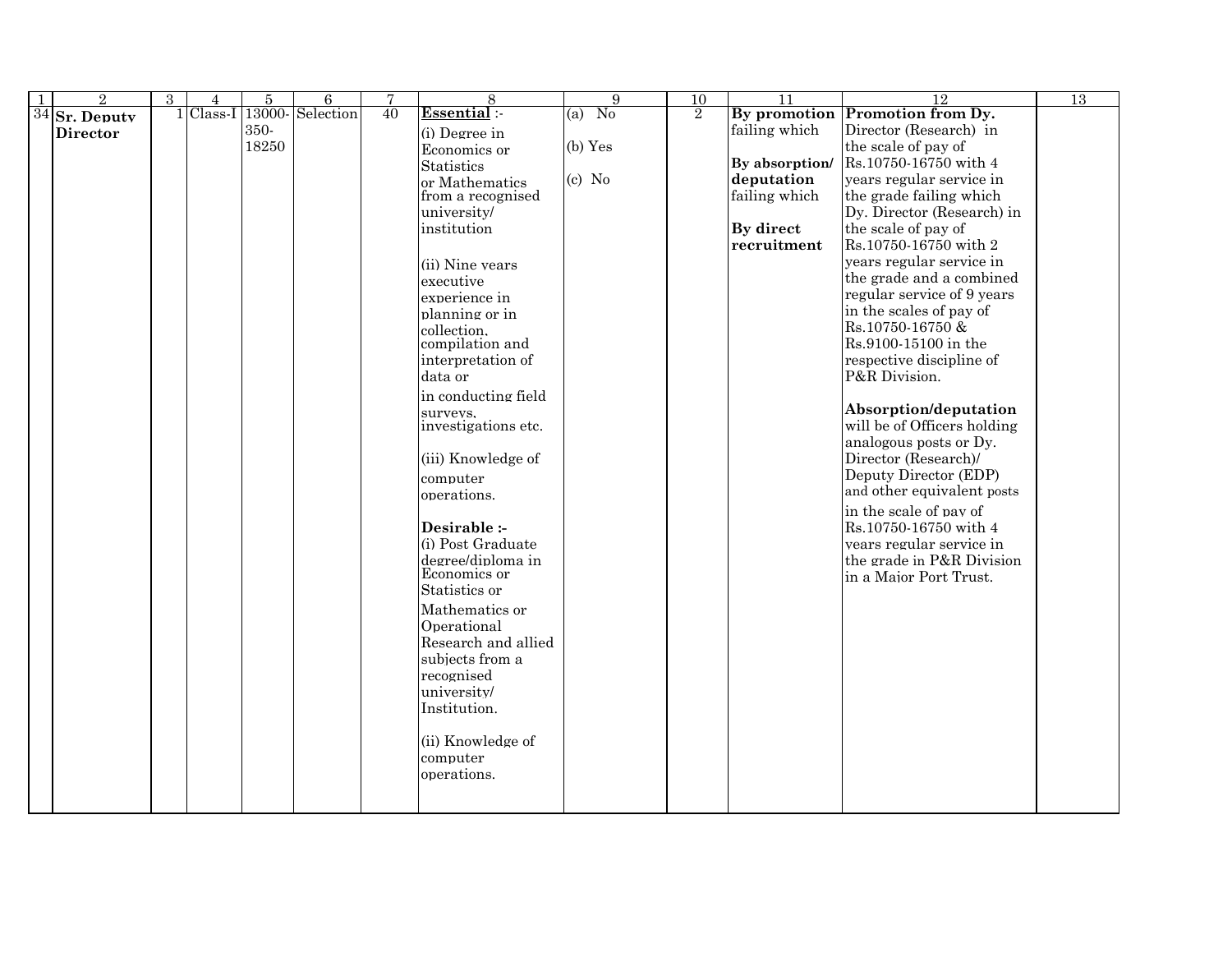|    | $\overline{2}$ | 3 | 4       | $\bf 5$ | 6               | 7  | 8                                | $\overline{9}$ | $\overline{10}$ | $\overline{11}$        | 12                                        | 13 |
|----|----------------|---|---------|---------|-----------------|----|----------------------------------|----------------|-----------------|------------------------|-------------------------------------------|----|
| 35 | Jt. Director   |   | Class-I |         | 16000-Selection | 42 | Essential:                       | $(a)$ No       | N.A.            | $\mathbf{B}\mathbf{y}$ | For absorption                            |    |
|    |                |   |         | $400 -$ |                 |    | $1.$ (i) Degree in               |                |                 | absorption             | through composite                         |    |
|    |                |   |         | 20800   |                 |    | Economic or                      | $(b)$ Yes      |                 | through                | method. Officers holding                  |    |
|    |                |   |         |         |                 |    | Statistics or                    |                |                 | composite              | analogous posts or Sr. Dy.                |    |
|    |                |   |         |         |                 |    | Mathematics or                   | $(c)$ No       |                 | method failing         | Director(Research/EDP)                    |    |
|    |                |   |         |         |                 |    | Engineering or                   |                |                 | which                  | and other equivalent                      |    |
|    |                |   |         |         |                 |    | Computer Science                 |                |                 |                        | posts in the scale of pay of              |    |
|    |                |   |         |         |                 |    | or Computer                      |                |                 | <b>By</b>              | Rs.13000-18250 with 3                     |    |
|    |                |   |         |         |                 |    | Applications or                  |                |                 | deputation             | years regular service in                  |    |
|    |                |   |         |         |                 |    | <b>Operational Research</b>      |                |                 | from other             | the grade in P&R Division                 |    |
|    |                |   |         |         |                 |    | from a recognised                |                |                 | Govt.                  | in a Major Port Trust or                  |    |
|    |                |   |         |         |                 |    | university/                      |                |                 | organisations          | Sr.Dy. Director                           |    |
|    |                |   |         |         |                 |    | institution                      |                |                 |                        | and failing both (Research/EDP) and other |    |
|    |                |   |         |         |                 |    | (ii) Twelve years                |                |                 |                        | equivalent posts with 2                   |    |
|    |                |   |         |         |                 |    | executive                        |                |                 | By direct              | years regular service in                  |    |
|    |                |   |         |         |                 |    | experience in                    |                |                 | recruitment            | the grade and a combined                  |    |
|    |                |   |         |         |                 |    | P&R/EDP/E&T                      |                |                 |                        | regular service of 7 years                |    |
|    |                |   |         |         |                 |    | Division in                      |                |                 |                        | in the scale of pay of                    |    |
|    |                |   |         |         |                 |    | Planning or in                   |                |                 |                        | Rs.10750-16750                            |    |
|    |                |   |         |         |                 |    |                                  |                |                 |                        | and Rs.13000-18250 in                     |    |
|    |                |   |         |         |                 |    | collection and                   |                |                 |                        | P&R Division in a Major                   |    |
|    |                |   |         |         |                 |    | interpretation of                |                |                 |                        | Port Trust will be eligible.              |    |
|    |                |   |         |         |                 |    | data or in                       |                |                 |                        |                                           |    |
|    |                |   |         |         |                 |    | conducting field                 |                |                 |                        | For deputation, Officers                  |    |
|    |                |   |         |         |                 |    | surveys etc.                     |                |                 |                        | holding analogous posts                   |    |
|    |                |   |         |         |                 |    | or in the field of               |                |                 |                        | or holding posts of Sr. Dy.               |    |
|    |                |   |         |         |                 |    | electronic data                  |                |                 |                        | Director (Research/EDP)                   |    |
|    |                |   |         |         |                 |    | processing/                      |                |                 |                        | and other equivalent                      |    |
|    |                |   |         |         |                 |    | Information                      |                |                 |                        | posts in the scale of pay of              |    |
|    |                |   |         |         |                 |    | Technology or<br>in the field of |                |                 |                        | Rs.13000-18250 in P&R                     |    |
|    |                |   |         |         |                 |    | electronics and                  |                |                 |                        | Division/Department in                    |    |
|    |                |   |         |         |                 |    | communication.                   |                |                 |                        | Govt./PSUs or                             |    |
|    |                |   |         |         |                 |    |                                  |                |                 |                        | Autonomous Bodies with                    |    |
|    |                |   |         |         |                 |    | Desirable :-                     |                |                 |                        | 3 years regular service in                |    |
|    |                |   |         |         |                 |    | (1) Post Graduate                |                |                 |                        | the grade will be eligible.               |    |
|    |                |   |         |         |                 |    | degree/diploma in                |                |                 |                        | The selection is by merit                 |    |
|    |                |   |         |         |                 |    | Economics or                     |                |                 |                        | for which the bench mark                  |    |
|    |                |   |         |         |                 |    | Statistics or                    |                |                 |                        | in overall grading in the                 |    |
|    |                |   |         |         |                 |    | Mathmatics or                    |                |                 |                        | ACRs will not be below                    |    |
|    |                |   |         |         |                 |    | <b>Operational Research</b>      |                |                 |                        | "Very Good".                              |    |
|    |                |   |         |         |                 |    | or Post Graduate degree          |                |                 |                        |                                           |    |
|    |                |   |         |         |                 |    | in Computer Science              |                |                 |                        |                                           |    |
|    |                |   |         |         |                 |    | or Computer                      |                |                 |                        |                                           |    |
|    |                |   |         |         |                 |    | Engineering or                   |                |                 |                        |                                           |    |
|    |                |   |         |         |                 |    | Information                      |                |                 |                        |                                           |    |
|    |                |   |         |         |                 |    |                                  |                |                 |                        |                                           |    |